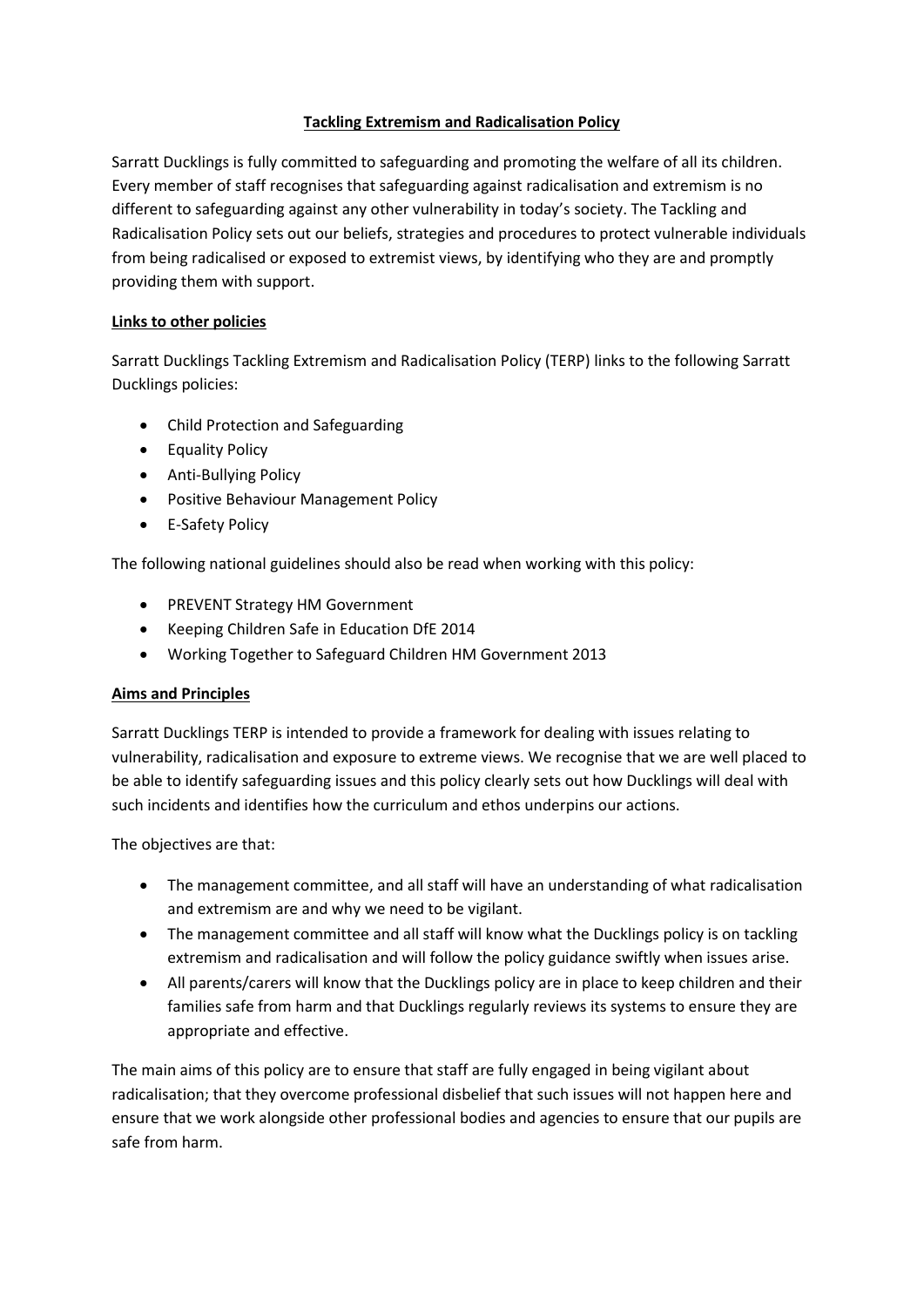#### **Definitions and Indicators**

Radicalisation is defined as the act or process of making a person more radical or favouring of extreme or fundamental changes in political, economic or social conditions, institutions or habits of the mind.

Extremism is defined as the holding of extreme political or religious views.

There are a number of behaviours which may indicate an individual is at risk of being radicalised or exposed to extreme views. These include:

- Spending increasing time in the company of other suspected extremists.
- Changing their style of dress or personal appearance to accord with the group.
- Day-to-day behaviour becoming increasingly centred on an extremist ideology, group or cause.
- Loss of interest in other friends and activities not associated with the extremist ideology, group or cause.
- Possession of materials or symbols associated with an extremist cause.
- Attempts to recruit others to the group/cause.
- Communications with others that suggests identification with a group, cause or ideology.
- Using insulting to derogatory names for another group.
- Increase in prejudice-related incidents committed by that person these may include:
	- Physical or verbal assault
	- Provocative behaviour
	- Damage to property
	- Derogatory name calling
	- Inappropriate forms of address
	- Refusal to co-operate
	- Attempts to recruit to prejudice-related organisations
	- Condoning or supporting violence towards others

### **Procedures for Referrals**

Although serious incidents involving radicalisation have not occurred at Sarratt Ducklings to date, it is important for us to be constantly vigilant and remain fully informed about the issues which affect the local area, city and society in which we teach. Staff are reminded to suspend any 'professional disbelief' that instances of radicalisation 'could not happen here' and to be 'professional inquisitive' where concerns arise, referring any concerns through the appropriate channels.

We believe that it Is possible to intervene to protect people who are vulnerable. Early intervention is vital and staff must be aware of the established processes for front line professionals to refer concerns about individuals and/or groups. We must have the confidence to challenge, the confidence to intervene and ensure that we have strong safeguarding practices based on the most up-to-date guidance and best practice.

The management are trained as Designated People for Child Protection and Safeguarding and will deal swiftly with any referrals made by staff or with concerns reported by staff.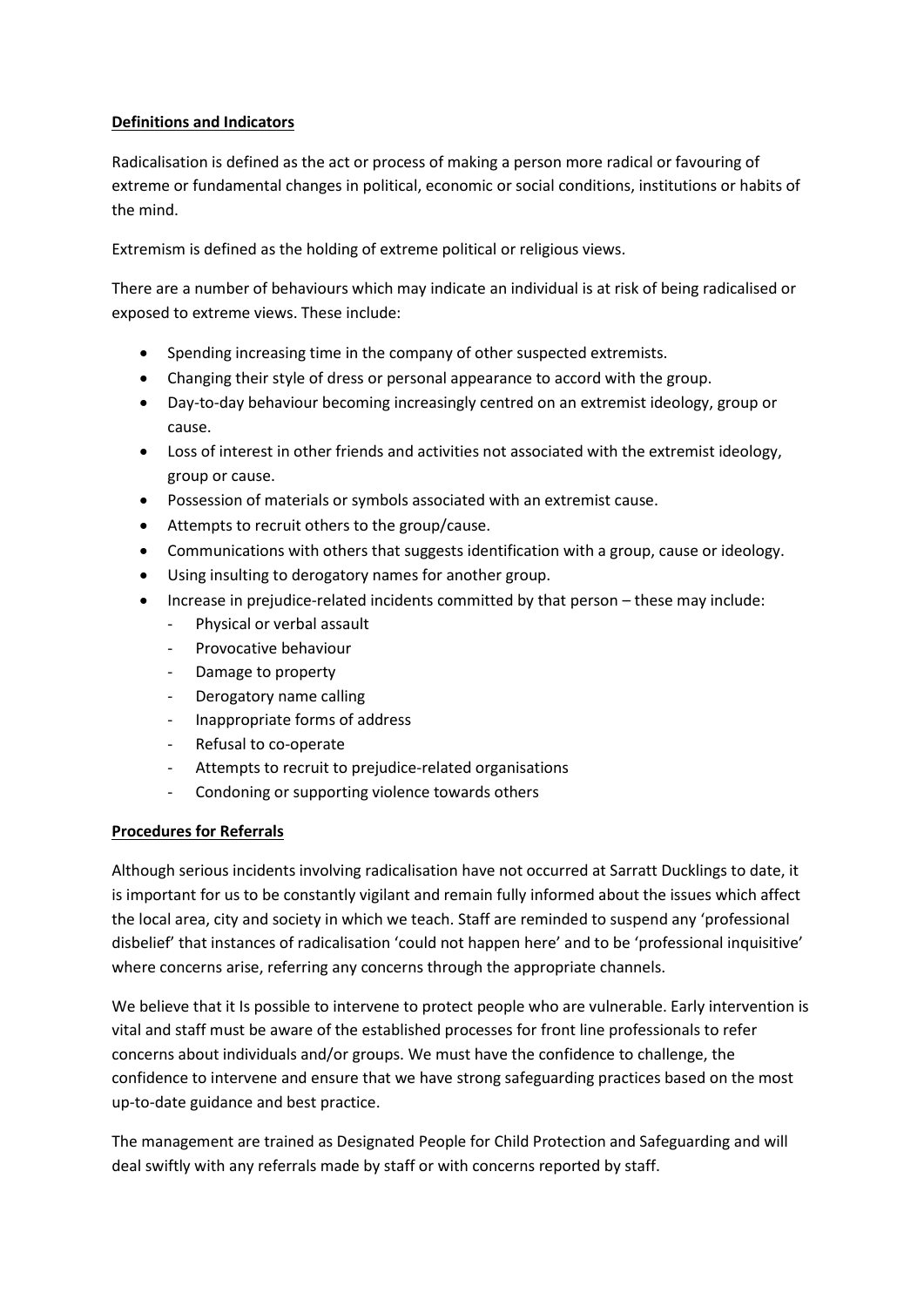The manager will discuss the most appropriate course of action on a case-by-case basis and will decide when a referral to external agencies is needed.

As with any child protection referral, staff must be made aware that if they do not agree with a decision not to refer, they can make the referral themselves and will be given the contact details to do so.

### **Management Committee and Staff**

The manager is the leader for referrals relating to extremism and radicalisation. In the unlikely event that the manager is not available, all staff know the channels by which to make referrals.

Staff will be fully briefed about what to do if they are concerned about the possibility of radicalisation relating to a child or their family, of if they need to discuss specific people who they consider to be vulnerable to radicalisation or extremist views.

The manager will work in conjunction with external agencies to decide the best course of action to address concerns which arise.

# **The Role of the EYFS**

The EYFS promotes respect, tolerance and diversity. Children are encouraged to share their views and recognise that they are entitled to have their own different beliefs which should not be used to influence others.

The Personal Social and Emotional aspect of the EYFS recognises that children with low aspirations are more vulnerable to radicalisation and therefore we strive to equip our pupils with confidence, self-belief, respect and tolerance.

Children and their parents/carers are regularly taught about how to stay safe when using the internet.

### **Staff Training**

We ensure that our staff are fully aware of the threats, risks and vulnerabilities that are linked to radicalisation; are aware of the process of radicalisation and how this might be identified early on and are aware of how we can provide support to ensure that our children and their families are resilient and able to resist involvement in radical or extreme activities.

Signed:

Dated: